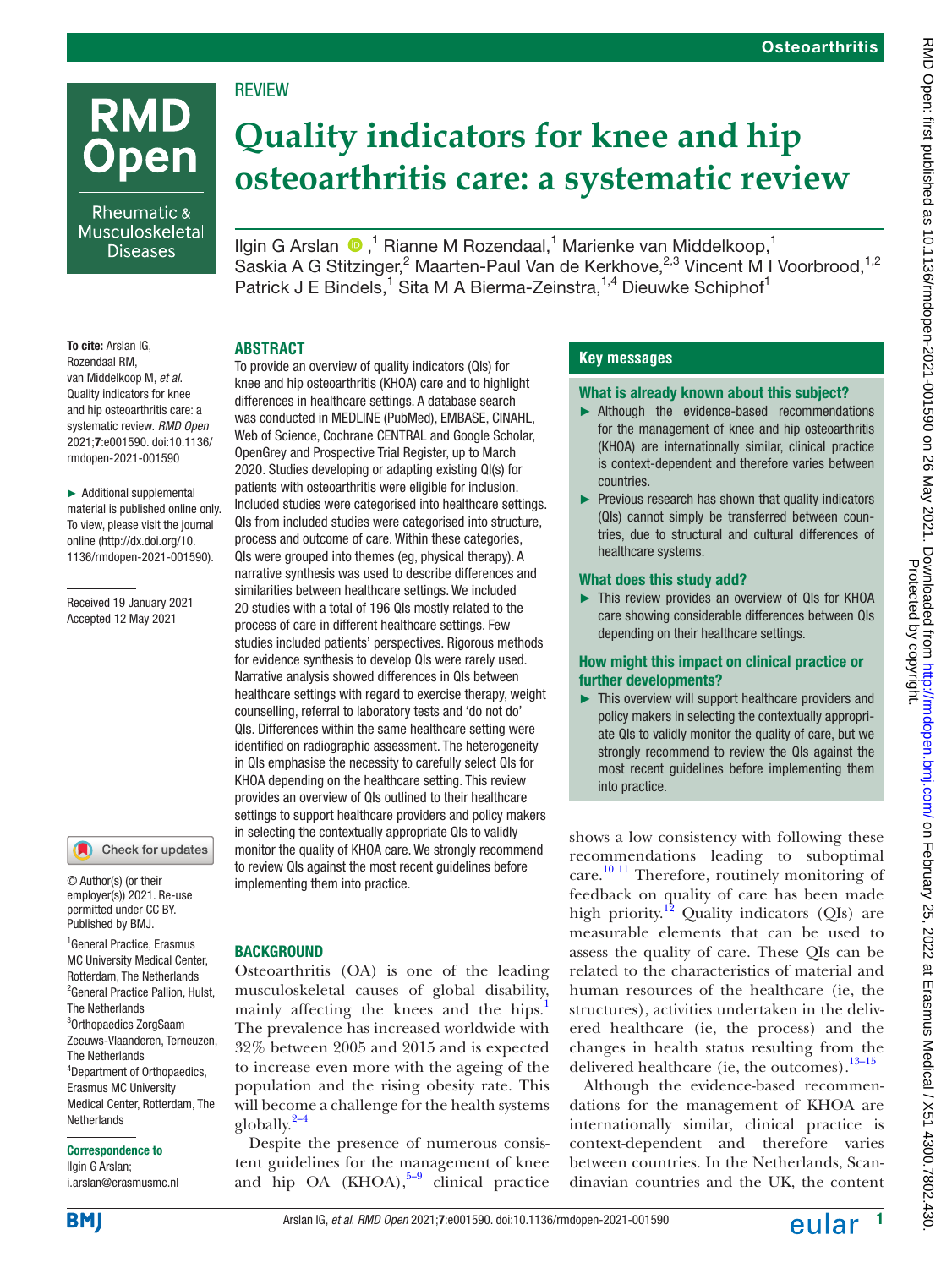of KHOA treatment depends on the healthcare setting. Non-surgical management of KHOA is largely provided in primary care. For patients who do not respond successfully to this approach, a referral to secondary care for surgical management is indicated. $5^{16}$  This distinction in healthcare settings is less pronounced in other countries such as the USA, where the first point of contact and access to orthopaedic care strongly depend on patients' health insurance status.[17 18](#page-11-6) Previous research has shown that QIs cannot simply be transferred between countries, due to structural and cultural differences of healthcare systems.<sup>19</sup> This has led to a variety of QIs for OA care.

Several systematic reviews have focused on QIs for OA in primary care.<sup>2021</sup> However, an overview of QIs that take into account the differences in healthcare settings and countries is lacking. Such an overview will support healthcare providers and policy makers in selecting the contextually appropriate QIs. This will enable them to validly monitor and provide feedback on the quality of care.

Therefore, the aim of this systematic review was to provide an up-to-date overview of QIs for KHOA in which we outline the healthcare settings and countries for which the QIs have been developed or adapted.

#### **METHODS**

This systematic review was conducted and reported in line with the Preferred Reporting Items for Systematic Reviews and Meta-Analyses statement. $^{22}$  $^{22}$  $^{22}$  A protocol for conducting this systematic review was developed a priori and is available on request.

#### Search methods for identification of studies

An electronic database search was conducted by a trained medical librarian up to March 2020, using MEDLINE (PubMed), EMBASE, CINAHL, Web of Science, Cochrane CENTRAL and Google Scholar databases. For unpublished and ongoing studies, a similar search was conducted in OpenGrey and the Prospective Trial Register database. A range of search terms related to OA (eg, osteoarthrit\*, hip, knee) combined with indicator terms (eg, quality\*, indicator, process, structure) were used to identify studies. Full details of the search strategy are provided in [online supplemental file 1.](https://dx.doi.org/10.1136/rmdopen-2021-001590) The electronic database search involved no restrictions on healthcare setting, country, language, study design and publication status. Reference lists of studies were manually searched recursively until no additional eligible publications were identified.

#### Criteria for considering studies for this review Type of studies

Studies about the development of QI(s) and adaptation of existing QI(s) for another context were included (eg, cross-sectional studies, literature reviews and Delphi studies). Reviews that contained QIs which were already included from other studies were excluded, as were conference abstracts and studies written in languages other than English, Scandinavian, Dutch, Turkish and

German. Studies published before January 2000 were excluded, since they may contain QIs that are more likely to be outdated and may therefore include treatment modalities that are no longer recommended. Studies focusing on patients with OA and other diseases (eg, rheumatoid arthritis (RA)) were included if QIs about OA were presented separately.

#### Type of QIs

QIs for OA care, either specifically in the knees and hips or OA not related to specific sites, were extracted from the studies. QIs that measure postsurgical healthcare (eg, after joint replacement) were excluded. Various types of individuals (eg, patients, healthcare providers or healthcare managers) could be involved in the adaptation or development process of the QIs, resulting in QIs from various perspectives of stakeholders.<sup>13 23</sup> QIs from all types of perspectives were included in this review.

#### Data collection and analysis

All titles and abstracts were double and independently screened for their relevance (IGA plus DS or RR). Fulltexts of potentially eligible studies were gathered and screened again by double independent review to check for their relevance (IGA plus DS or RR). Data from the included studies were extracted into a pretested data extraction form by one reviewer (IGA) and checked by another reviewer (DS or RR). The following data were extracted: general information about the study, healthcare setting, country, target population, involved joints (eg, knee OA, hip OA or any OA), perspective of  $OI(s)$ , information of testing and implementation of the QI(s) if this was done in the study and the full QI(s). Furthermore, methods of evidence synthesis and consensus method were extracted. An evidence synthesis using a systematic review and consensus method using a RAND Appropriateness Method or a Delphi method were considered as the most rigorous methods. $2425$  Possible conflict of interest due to funding and non-adherence to the study protocol were extracted and considered as a source of bias. Disagreements in data collection were resolved by consensus and if necessary, by the third reviewer. The extracted QIs were then categorised into three categories according to Donabedian, which conceptualises quality of care through the structures, processes and outcomes of care ([online supplemental figure 1\)](https://dx.doi.org/10.1136/rmdopen-2021-001590).<sup>[13 14](#page-11-5)</sup> Structure QIs refer to attributes of material and human resources used for providing care (eg, percentage of specialists among all doctors). Process QIs reflect the activities undertaken in the delivered care (eg, percentage of patients who are offered exercise therapy among all patients). Outcome QIs refer to changes in health status as a result of the delivered care (eg, percentage of patients with functional improvement among all patients). Within these three categories, QIs were grouped in themes (eg, QIs for medication, QIs for weight loss, etc). For the purpose of narrative analysis, we categorised studies into healthcare settings, for example, primary care setting or secondary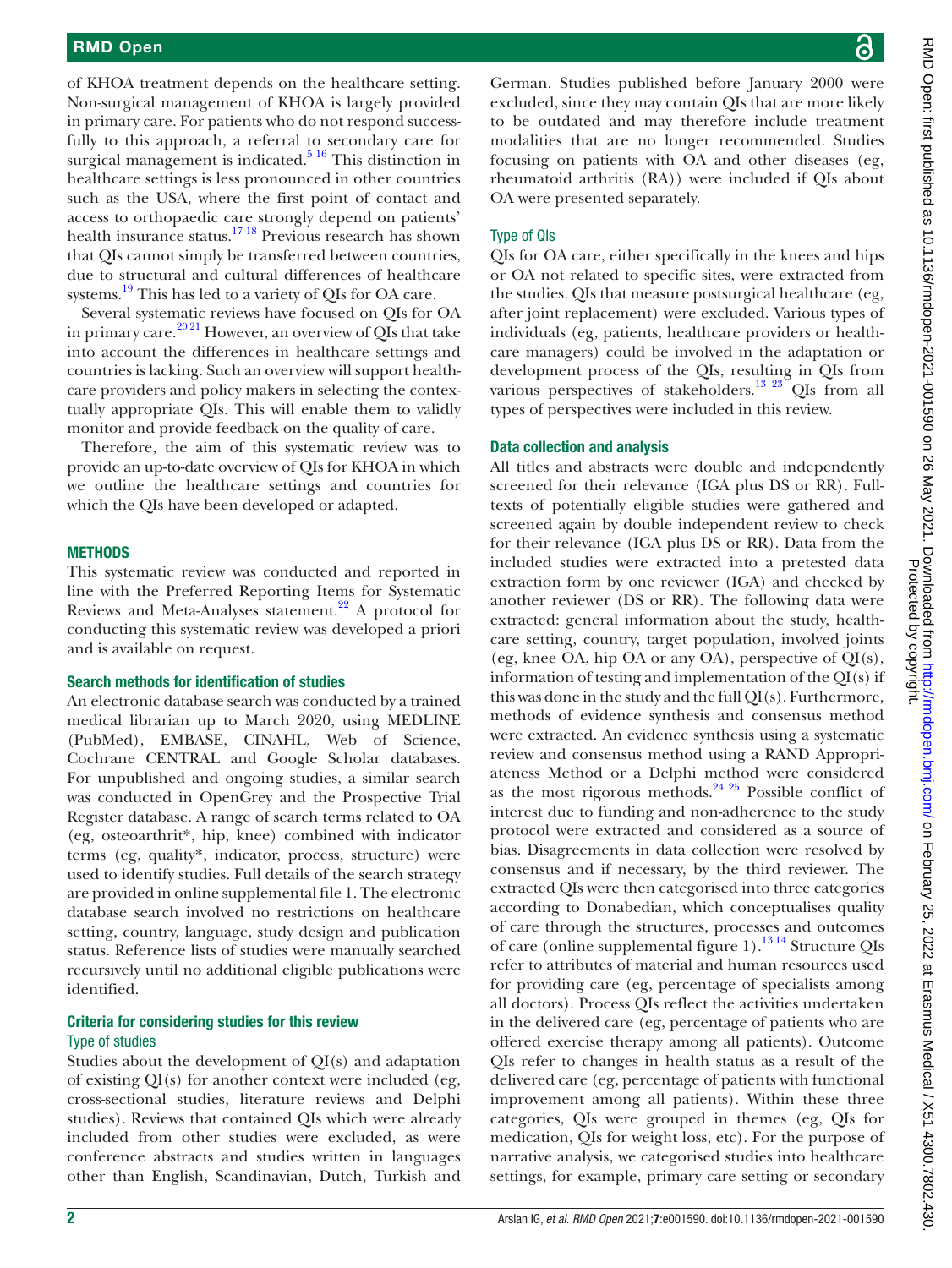

Figure 1 Flow chart for the selection of studies. From: Moher et al.<sup>[61](#page-12-7)</sup>

care setting. Within each category and theme, differences and similarities between the healthcare settings were analysed and summarised. Authors of studies (n=3, response rate=100%) were contacted for additional information for the data collection and analysis.

#### RESULTS

#### Results of the search

The search strategy identified 1966 studies, after removing duplicates [\(figure](#page-2-0) 1). After screening on title and abstract, 1808 studies were excluded. The remaining 158 studies were screened on full-texts, of which 24 studies were included. One additional study $^{26}$  was identified through reference lists of included studies. The main reasons for exclusion on full-text are listed in [online supplemental](https://dx.doi.org/10.1136/rmdopen-2021-001590) [file 2.](https://dx.doi.org/10.1136/rmdopen-2021-001590) Of the 25 included studies, 5 studies<sup>26–30</sup> described the methods of other already included studies (ie, core studies) in detail. We did not exclude these studies, but used them as supporting studies for data extraction and analyses, as they contained additional information not reported in the core studies.

#### <span id="page-2-0"></span>Characteristics of the studies included

#### Methods of development of QI(s) or adaptation of existing QI(s)

The characteristics of the studies included are summarised in [table](#page-3-0) 1 and more detailed in [online supplemental](https://dx.doi.org/10.1136/rmdopen-2021-001590) [file 3.](https://dx.doi.org/10.1136/rmdopen-2021-001590) Only 5 out of 20 studies (25%) included an evidence synthesis for the QIs using a systematic review. $31-35$ Consensus on QIs during the development phase was mostly done using a (modified) RAND Appropriateness Method<sup>19 31–34 36–40</sup> or Delphi method.<sup>[41 42](#page-12-2)</sup> The remaining studies used less rigorous methods<sup>3543–46</sup> or did not specify the methods.<sup>47</sup> <sup>48</sup> Four studies<sup>36</sup> <sup>44–46</sup> tested the reliability of the QIs. Eleven studies<sup>193637</sup> 4344 46-48</sup> evaluated the feasibility of QIs in practice and three studies $343839$  through judgement by an expert panel. Although not every study reported information on conflict of interest, the reviewers judged most of the studies unlikely to have conflict of interest. No study protocols of the studies included were available, hence no judgement about adherence to the protocol could be made. All studies included QIs in the process of care category. Three studies<sup>[34 35 43](#page-12-6)</sup> included QIs in the process and outcome category, and only one study<sup>[34](#page-12-6)</sup> in all three categories. Information on healthcare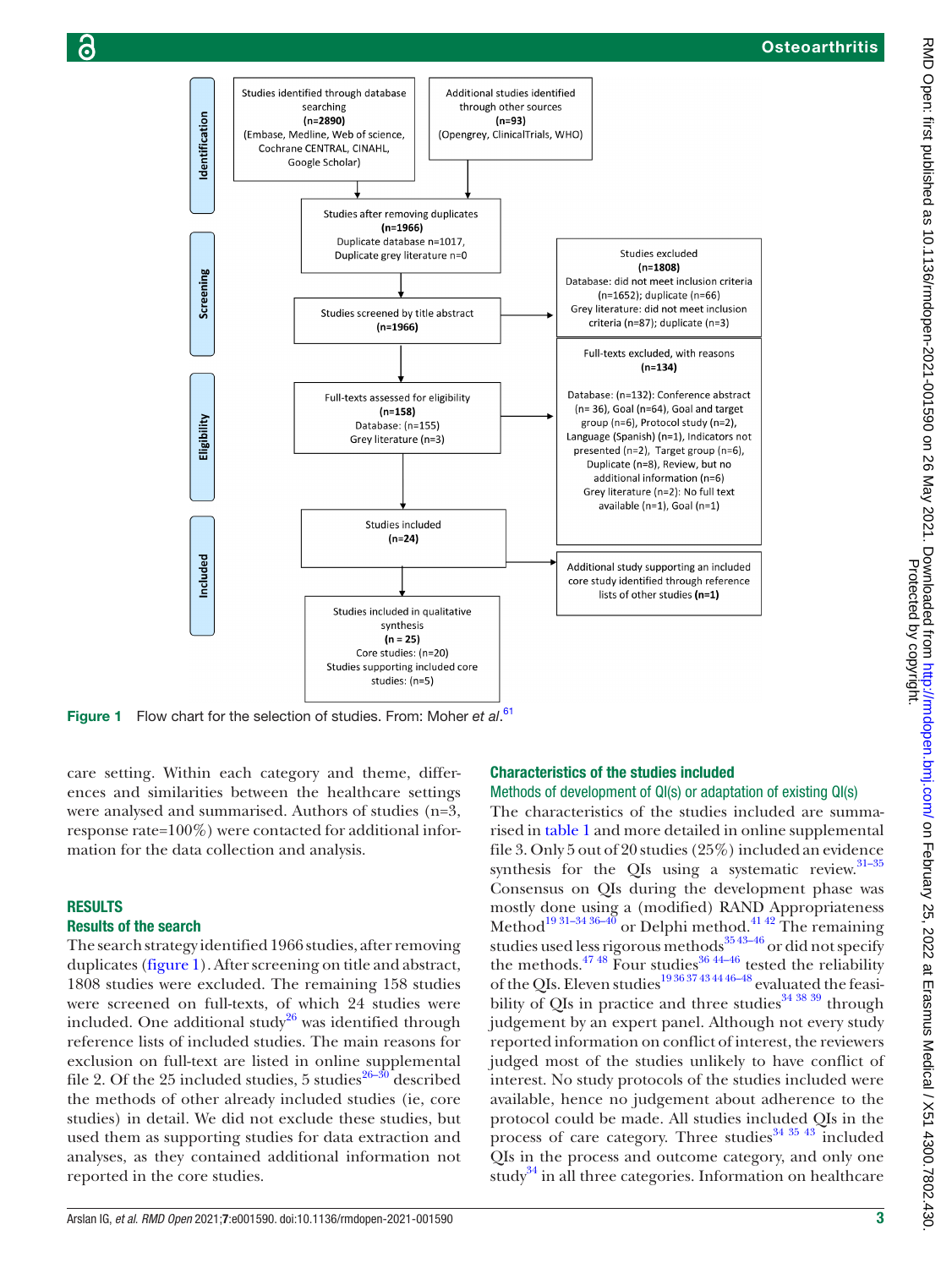<span id="page-3-0"></span>

| Field-testing on 1600 randomly selected patient<br>Qls implemented by 27 physical therapists who<br>Feasibility assessed by the expert panel during<br>QIs implemented in 18 general practices in the<br>communities. Average reliability: presence of a<br>recorded patient and treatment characteristics<br>condition (k=0.83), indicator eligibility (k=0.76)<br>Feasibility of the survey use assessed by an<br>Administration care systems and 12 US<br>of at least five consecutive patients<br>Implemented in 12 Veterans Health<br>Qls implemented cross-sectional<br>in four family medicine clinics in<br>records in 16 general practices<br>and indicator scoring (k=0.80)<br>Testing/implementation<br>expert panel of clinicians<br>Not tested/implemented<br>Not tested/implemented<br>Not tested/implemented<br>Not tested/implemented<br>Not tested/implemented<br>the Delphi rounds<br>Mexico City<br>$\leq$<br>RAND approach/modified<br>Independent assessment<br>appropriateness method<br>appropriateness method<br>appropriateness method<br>appropriateness method<br>appropriateness method<br>appropriateness method<br>appropriateness method<br>Four discussion groups<br>with the research team<br>RAND-modified Delphi<br>Modified RAND-UCLA<br>Modified RAND/UCLA<br>Modified RAND/UCLA<br>Modified RAND/UCLA<br>Modified RAND/UCLA<br>Modified RAND/UCLA<br>of QIs by two authors<br>Consensus method<br>Delphi method<br><b>RAND/UCLA</b><br>method<br>€<br>specified to be systematic<br>specified to be systematic<br>study, <sup>6</sup> and of the National<br>specified to be systematic<br>specified to be systematic<br>Used an earlier published<br>and Development Centre<br>the Dutch physiotherapy<br>Used QIs of a published<br>Primary Care Research<br>including an update of<br>QIs were derived from<br>Used QIs of an earlier<br>Literature review, not<br>Literature review, not<br>Literature review, not<br>Literature review, not<br>Evidence synthesis<br>an earlier conducted<br>systematic review <sup>21</sup><br>guideline on KHOA<br>Systematic review<br>Systematic review<br>Systematic review<br>systematic review<br>published study <sup>40</sup><br>Integrative review<br>health | Characteristics of the studies included (n=20 studies)                                                                    |  |           |  |  |
|---------------------------------------------------------------------------------------------------------------------------------------------------------------------------------------------------------------------------------------------------------------------------------------------------------------------------------------------------------------------------------------------------------------------------------------------------------------------------------------------------------------------------------------------------------------------------------------------------------------------------------------------------------------------------------------------------------------------------------------------------------------------------------------------------------------------------------------------------------------------------------------------------------------------------------------------------------------------------------------------------------------------------------------------------------------------------------------------------------------------------------------------------------------------------------------------------------------------------------------------------------------------------------------------------------------------------------------------------------------------------------------------------------------------------------------------------------------------------------------------------------------------------------------------------------------------------------------------------------------------------------------------------------------------------------------------------------------------------------------------------------------------------------------------------------------------------------------------------------------------------------------------------------------------------------------------------------------------------------------------------------------------------------------------------------------------------------------------------------------------------------------------------------------------------------------------------------------------------------------------------|---------------------------------------------------------------------------------------------------------------------------|--|-----------|--|--|
|                                                                                                                                                                                                                                                                                                                                                                                                                                                                                                                                                                                                                                                                                                                                                                                                                                                                                                                                                                                                                                                                                                                                                                                                                                                                                                                                                                                                                                                                                                                                                                                                                                                                                                                                                                                                                                                                                                                                                                                                                                                                                                                                                                                                                                                   | QI derivation<br>Proposed<br>Level of care<br>Perspective of<br>quality of care                                           |  | method of |  |  |
|                                                                                                                                                                                                                                                                                                                                                                                                                                                                                                                                                                                                                                                                                                                                                                                                                                                                                                                                                                                                                                                                                                                                                                                                                                                                                                                                                                                                                                                                                                                                                                                                                                                                                                                                                                                                                                                                                                                                                                                                                                                                                                                                                                                                                                                   | Medical records<br>Process<br>$\frac{1}{2}$                                                                               |  |           |  |  |
|                                                                                                                                                                                                                                                                                                                                                                                                                                                                                                                                                                                                                                                                                                                                                                                                                                                                                                                                                                                                                                                                                                                                                                                                                                                                                                                                                                                                                                                                                                                                                                                                                                                                                                                                                                                                                                                                                                                                                                                                                                                                                                                                                                                                                                                   | $\frac{\pi}{2}$<br>process and<br>Structure,<br>outcome<br>organisational and<br>professionals,<br>Healthcare<br>patients |  |           |  |  |
|                                                                                                                                                                                                                                                                                                                                                                                                                                                                                                                                                                                                                                                                                                                                                                                                                                                                                                                                                                                                                                                                                                                                                                                                                                                                                                                                                                                                                                                                                                                                                                                                                                                                                                                                                                                                                                                                                                                                                                                                                                                                                                                                                                                                                                                   | ported<br>questionnaire<br>Patient-rep<br>Process and<br>outcome<br>Patients                                              |  |           |  |  |
|                                                                                                                                                                                                                                                                                                                                                                                                                                                                                                                                                                                                                                                                                                                                                                                                                                                                                                                                                                                                                                                                                                                                                                                                                                                                                                                                                                                                                                                                                                                                                                                                                                                                                                                                                                                                                                                                                                                                                                                                                                                                                                                                                                                                                                                   | Medical records<br>Process<br>$\frac{\pi}{2}$                                                                             |  |           |  |  |
|                                                                                                                                                                                                                                                                                                                                                                                                                                                                                                                                                                                                                                                                                                                                                                                                                                                                                                                                                                                                                                                                                                                                                                                                                                                                                                                                                                                                                                                                                                                                                                                                                                                                                                                                                                                                                                                                                                                                                                                                                                                                                                                                                                                                                                                   | Electronic<br>records<br>Process<br>professional<br>Healthcare                                                            |  |           |  |  |
|                                                                                                                                                                                                                                                                                                                                                                                                                                                                                                                                                                                                                                                                                                                                                                                                                                                                                                                                                                                                                                                                                                                                                                                                                                                                                                                                                                                                                                                                                                                                                                                                                                                                                                                                                                                                                                                                                                                                                                                                                                                                                                                                                                                                                                                   | $\frac{\pi}{2}$<br>Process<br>professional<br>Healthcare                                                                  |  |           |  |  |
|                                                                                                                                                                                                                                                                                                                                                                                                                                                                                                                                                                                                                                                                                                                                                                                                                                                                                                                                                                                                                                                                                                                                                                                                                                                                                                                                                                                                                                                                                                                                                                                                                                                                                                                                                                                                                                                                                                                                                                                                                                                                                                                                                                                                                                                   | Patient interview<br><b>surveys</b><br>Process<br>professional<br>Healthcare                                              |  |           |  |  |
|                                                                                                                                                                                                                                                                                                                                                                                                                                                                                                                                                                                                                                                                                                                                                                                                                                                                                                                                                                                                                                                                                                                                                                                                                                                                                                                                                                                                                                                                                                                                                                                                                                                                                                                                                                                                                                                                                                                                                                                                                                                                                                                                                                                                                                                   | Physiotherapist self-<br>reported recording<br>forms<br>Process and<br>outcome<br>Researchers                             |  |           |  |  |
|                                                                                                                                                                                                                                                                                                                                                                                                                                                                                                                                                                                                                                                                                                                                                                                                                                                                                                                                                                                                                                                                                                                                                                                                                                                                                                                                                                                                                                                                                                                                                                                                                                                                                                                                                                                                                                                                                                                                                                                                                                                                                                                                                                                                                                                   | and patient or proxy<br>administrative data<br>Medical records,<br>interview<br>Process<br>$\frac{1}{2}$                  |  |           |  |  |
|                                                                                                                                                                                                                                                                                                                                                                                                                                                                                                                                                                                                                                                                                                                                                                                                                                                                                                                                                                                                                                                                                                                                                                                                                                                                                                                                                                                                                                                                                                                                                                                                                                                                                                                                                                                                                                                                                                                                                                                                                                                                                                                                                                                                                                                   | administrative data<br>and/or patient or<br>Medical records,<br>proxy interview<br>Process<br>$\frac{\pi}{2}$             |  |           |  |  |
|                                                                                                                                                                                                                                                                                                                                                                                                                                                                                                                                                                                                                                                                                                                                                                                                                                                                                                                                                                                                                                                                                                                                                                                                                                                                                                                                                                                                                                                                                                                                                                                                                                                                                                                                                                                                                                                                                                                                                                                                                                                                                                                                                                                                                                                   | administrative data<br>and/or patient or<br>Medical records,<br>proxy interview<br>Process<br>professionals<br>Healthcare |  |           |  |  |
|                                                                                                                                                                                                                                                                                                                                                                                                                                                                                                                                                                                                                                                                                                                                                                                                                                                                                                                                                                                                                                                                                                                                                                                                                                                                                                                                                                                                                                                                                                                                                                                                                                                                                                                                                                                                                                                                                                                                                                                                                                                                                                                                                                                                                                                   | Electronic and paper<br>records from the<br>general practice<br>Process<br>professionals<br>Healthcare                    |  |           |  |  |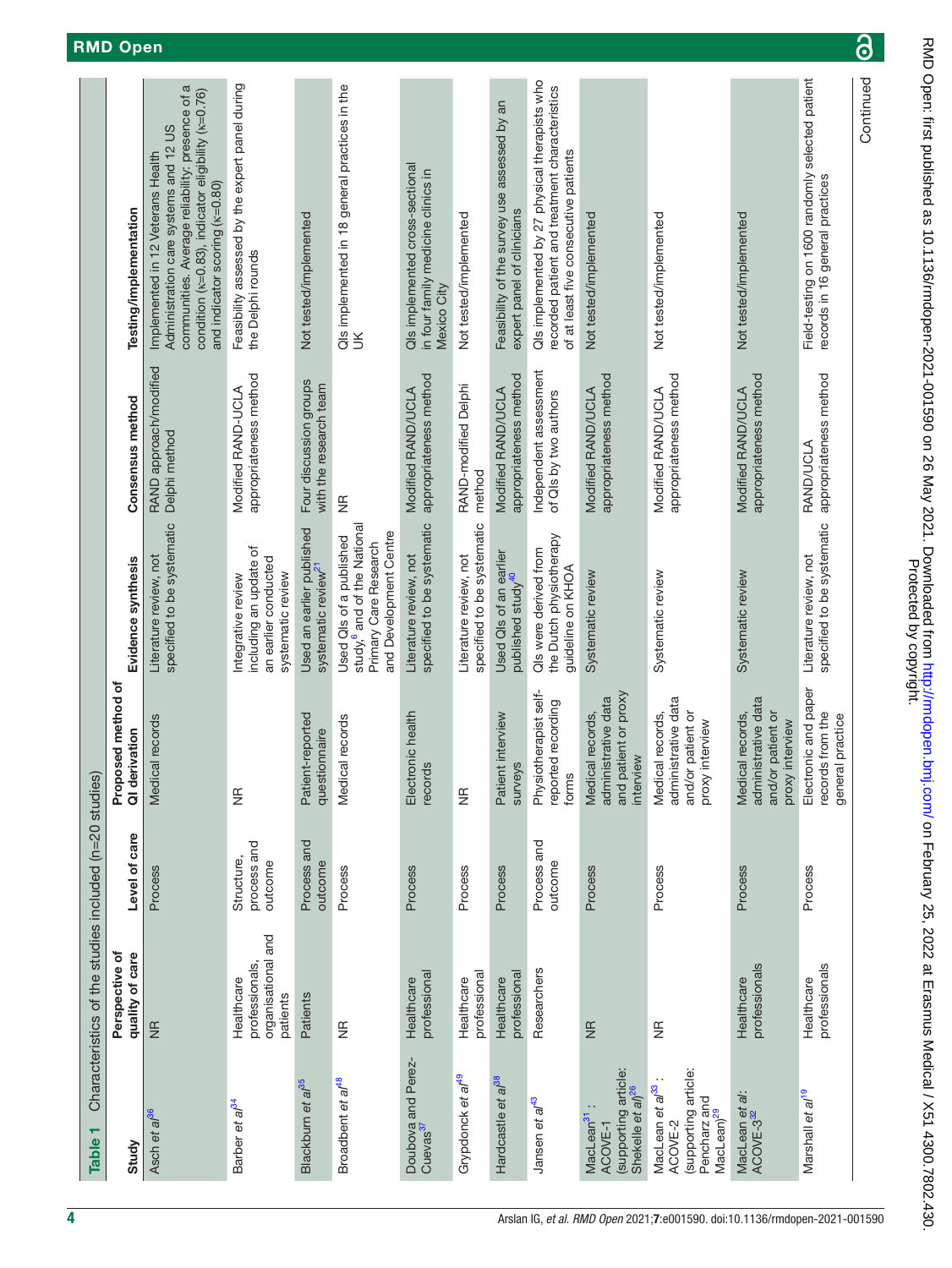| Continued<br>Table <sub>1</sub>                                                    |                                   |               |                                                               |                                                                                                                          |                                                                                                                                              |                                                                                                                                                                                                                                                                                                                                      |
|------------------------------------------------------------------------------------|-----------------------------------|---------------|---------------------------------------------------------------|--------------------------------------------------------------------------------------------------------------------------|----------------------------------------------------------------------------------------------------------------------------------------------|--------------------------------------------------------------------------------------------------------------------------------------------------------------------------------------------------------------------------------------------------------------------------------------------------------------------------------------|
| Study                                                                              | Perspective of<br>quality of care | Level of care | Proposed method of<br>derivation<br>$\overline{\sigma}$       | Evidence synthesis                                                                                                       | Consensus method                                                                                                                             | Testing/implementation                                                                                                                                                                                                                                                                                                               |
| Moore <sup>39</sup>                                                                | professionals<br>Healthcare       | Process       | Medical records                                               | specified to be systematic<br>Literature review, not                                                                     | appropriateness method<br><b>RAND/UCLA</b>                                                                                                   | Feasibility of the QIs assessed by the expert<br>panel                                                                                                                                                                                                                                                                               |
| (supporting article:<br>Østerås et al <sup>30</sup><br>Østerås et al <sup>46</sup> | Researchers                       | Process       | Patient self-reported<br>questionnaire                        | specified to be systematic<br>Literature review, not                                                                     | national and international<br>colleagues that used the<br>questionnaire in different<br>by researchers and<br>Critical judgement<br>settings | Feasibility of QIs assessed during 2010-2014 in<br>a Norwegian OA cohort (V1). Revised version,<br>Panel at Diakonhjemmet Hospital. Test-retest<br>the members in the Patient Research Partner<br>the OA-QI v2, was then pilot-tested by 11 of<br>K=0.38-0.85, exact agreement from 69% to<br>92%. The ICC for all 16 items was 0.89 |
| Peter et al <sup>44</sup>                                                          | Healthcare providers Process      |               | online questionnaire<br>PT self-reported                      | Dutch physiotherapy<br>QIs derived from the<br>guideline on KHOA                                                         | guideline by an expert<br>recommendations of<br>panel of PT <sub>S</sub><br>Rating of                                                        | Consecutively, pilot test is done among expert<br>$(n=51)$ and PTs $(n=192)$ in the Netherlands.<br>Pilot-tested by 15 PTs and three experts.<br>Test-retest reliability: ICC=0.89                                                                                                                                                   |
| Saliba et al <sup>42</sup>                                                         | $\frac{\alpha}{2}$                | Process       | Not reported                                                  | Adapted ACOVE-1 set for Modified Delphi process<br>nursing homes                                                         |                                                                                                                                              | Not tested/implemented                                                                                                                                                                                                                                                                                                               |
| Smith et al <sup>41</sup>                                                          | $\frac{1}{2}$                     | Process       | Not reported                                                  | Adapted ACOVE-1 set for<br>home-based care                                                                               | Modified Delphi process                                                                                                                      | Not tested/implemented                                                                                                                                                                                                                                                                                                               |
| Steel et al <sup>40</sup>                                                          | $\widetilde{\Xi}$                 | Process       | Medical records                                               | Adapted ACOVE-1 set for<br>UK healthcare system                                                                          | appropriateness method<br>Modified RAND/UCLA                                                                                                 | Not tested/implemented                                                                                                                                                                                                                                                                                                               |
| Vandenberghe et al <sup>47</sup>                                                   | $\frac{1}{2}$                     | Process       | sheets or electronic<br>Paper registration<br>patient records | $rac{1}{2}$                                                                                                              | $\frac{1}{2}$                                                                                                                                | general practices in Belgium and compared<br>between a pooled and restricted database<br>Qls implemented cross-sectionally in the                                                                                                                                                                                                    |
| Wierenga et al <sup>45</sup>                                                       | $\frac{\alpha}{2}$                | Process       | a hospital information<br>Medical records and<br>system       | in-hospital pharmaceutical<br>Adapted ACOVE-1 set for<br>care                                                            | Expert panel review<br>methods                                                                                                               | Feasibility assessment with ten elderly patients.<br>Reliability tested with ten randomly selected<br>patients; k=0.88 (95% CI 0.75 to 1.00);<br>ICC=0.80 (95% CI 0.63 to 0.90)                                                                                                                                                      |
|                                                                                    |                                   |               |                                                               | More information on the data extraction and quality assessment for each study is provided in online supplemental file 3. |                                                                                                                                              | ACOVE, Assessing Care of Vulnerable Elders; ICC, intraclass correlation coefficient; KHOA, knee and hip osteoarthritis; NR, not reported; OA, osteoarthritis; PT, physiotherapist; RA, rheumatoid arthritis.                                                                                                                         |

**Contract**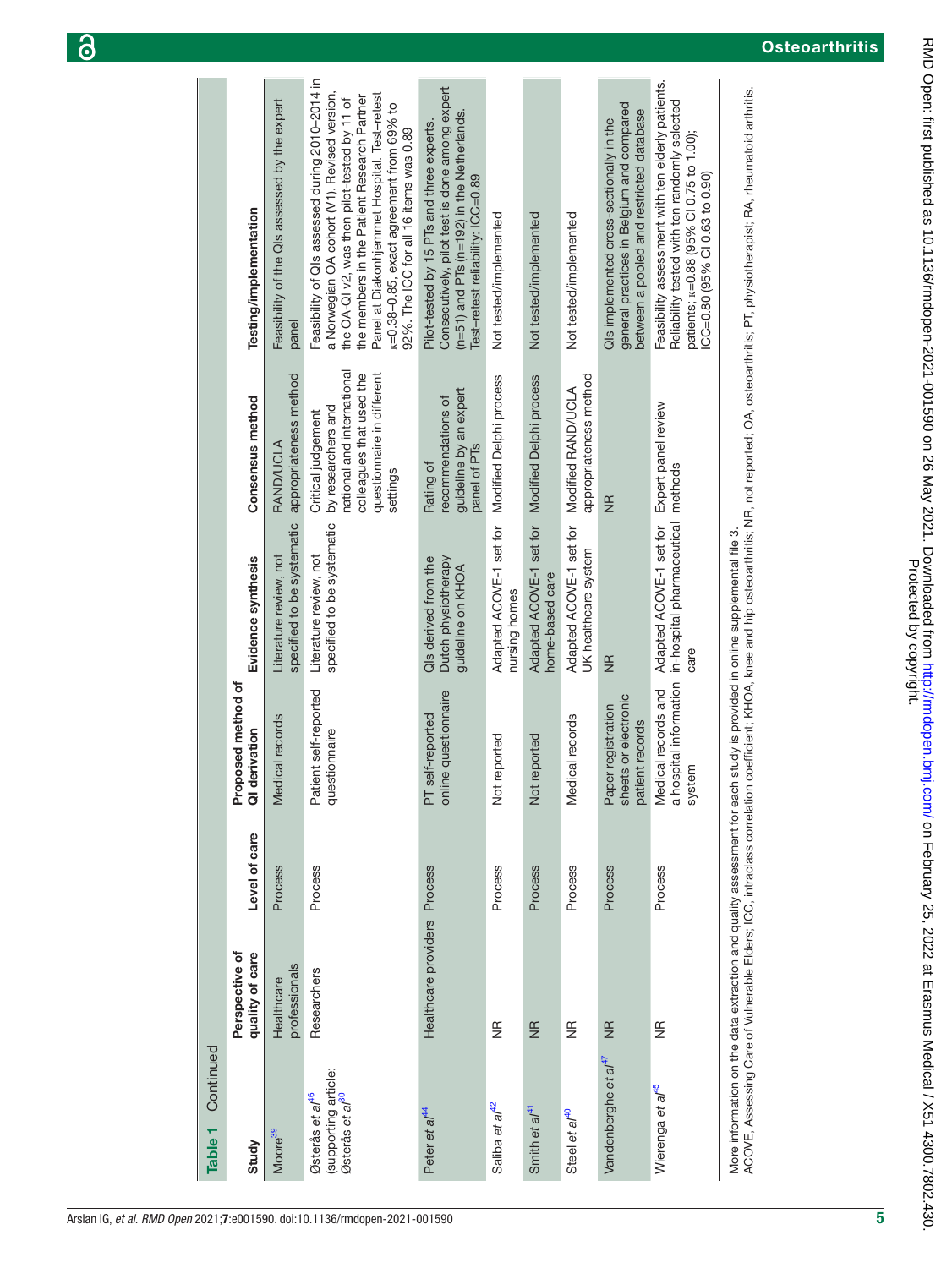perspectives of the QIs (ie, types of individuals involved with the development/adaptation process of the QIs) was often not reported. Studies that reported the healthcare perspectives for developing QIs or adapting existing QIs mostly involved the perspectives of healthcare profes-sionals<sup>19 34 37–39 44 49</sup> and researchers,<sup>[32 43 46](#page-12-16)</sup> and in a few cases the perspectives of patients $34 \times 35$  and healthcare organisations.[34](#page-12-6) QIs were often developed to measure the quality of care with data from paper or electronic records. Some studies $3538$  developed QIs to measure the quality of care with data from patient or physiotherapist-reported forms[43 44 46](#page-12-13) or a mixture of patients or proxy interviews and medical records.<sup>31-33</sup>

#### Healthcare settings

Studies were categorised into five healthcare settings: primary care (n=10), secondary care (n=3), the entire spectrum of disciplines (n=8) and centralised intake care  $(n=1)$  [\(table](#page-5-0) 2). Nine studies<sup>19 35 37 40 41 43 44 47 48</sup> developed QIs for primary care, mainly on healthcare in general practice and physiotherapy care. Three studies developed QIs for secondary care in the USA, $42$  the Nether- $\text{lands}^{45}$  and the UK.<sup>40</sup> We categorised eight studies as targeting the entire spectrum of disciplines since they did not focus on a specific healthcare setting. Five of those[31–33 36 39](#page-12-1) developed QIs for the healthcare system in the USA, of which three<sup>[31–33](#page-12-1)</sup> developed the Assessing Care of Vulnerable Elders QI set. Of the remaining studies targeting the entire spectrum of disciplines, one study<sup>[49](#page-12-10)</sup> was conducted in Belgium, one study<sup>38</sup> focused on UK private households and one study<sup>46</sup> on the Norwe-gian healthcare system. Another study<sup>[34](#page-12-6)</sup> developed QIs for a relatively new and exceptional system in Canada; the centralised intake care. This system pools patients into a single queue, assesses the nature and urgency of referral and prioritises the access to care based on this assessment.

#### Narrative synthesis

A total of 196 QIs were derived from the included studies. See [online supplemental table 4](https://dx.doi.org/10.1136/rmdopen-2021-001590) for a detailed description of the QIs with the actual wordings as stated in the original studies, grouped by category and theme.

#### QIs about the structure of care

With respect to the structure of care, one study<sup>34</sup> developed three QIs for centralised intake care in Canada concerning the completion of appointments as scheduled, number of specialist providers participating in centralised intake and clinic capacity of the OA teams [\(table](#page-6-0) 3).

#### QIs about the process of care

Regarding the process of care, we identified QIs on 10 different themes [\(table](#page-7-0) 4).

#### *History taking and examination (n=32 QIs)*

QIs on assessment of functional status and level of pain were most common and focused on all healthcare

<span id="page-5-0"></span>Table 2 Included studies (n=20) categorised according to their healthcare setting

| Study                                      | שי יי<br><b>Target population</b>                                                                                            | Country                 |
|--------------------------------------------|------------------------------------------------------------------------------------------------------------------------------|-------------------------|
|                                            | Primary care                                                                                                                 |                         |
| Blackburn et al <sup>35</sup>              | Patients with OA in<br>primary care setting                                                                                  | UK                      |
| Broadbent et al <sup>48</sup>              | Patients with OA in<br>general practice                                                                                      | <b>UK</b>               |
| Doubova and Perez-<br>Cuevas <sup>37</sup> | Patients with KHOA<br>aged $\geq$ 19 in family<br>medicine                                                                   | Mexico                  |
| Jansen et al <sup>43</sup>                 | Patients with KHOA in The Netherlands<br>PT care                                                                             |                         |
| Marshall et al <sup>19</sup>               | Patients with OA in<br>general practice                                                                                      | UK                      |
| Peter et al <sup>44</sup>                  | Patients with KHOA in The Netherlands<br>PT care                                                                             |                         |
| Smith et al <sup>41</sup>                  | Housebound elderly<br>patients in home-<br>based primary care                                                                | USA                     |
| Steel et al**40                            | People aged 65 and<br>with OA in primary<br>and secondary care                                                               | <b>UK</b>               |
| Vandenberghe et al <sup>47</sup>           | Patients with OA of<br>aged ≥60 in general<br>practice                                                                       | Belgium                 |
|                                            | Secondary care                                                                                                               |                         |
| Saliba et al <sup>42</sup>                 | Institutionalised<br>vulnerable elderly with<br>OA in nursing homes                                                          | <b>USA</b>              |
| Steel et al**40                            | People aged 65 and<br>with OA in primary<br>and secondary care                                                               | UK                      |
| Wierenga et al <sup>45</sup>               | Elderly hospitalised<br>patients with OA<br>from in-hospital<br>pharmaceutical care                                          | The Netherlands         |
|                                            | The entire spectrum of disciplines                                                                                           |                         |
| Asch et al <sup>36</sup>                   | Patients of outpatient<br>and inpatient care<br>for acute and<br>chronic conditions<br>and preventive care<br>(including OA) | USA                     |
| Grypdonck et al <sup>49</sup>              | Patients with knee<br>OA across the<br>entire spectrum of<br>disciplines                                                     | No country<br>specified |
| Hardcastle et al <sup>38</sup>             | People with OA aged<br>$\geq$ 50 living in private<br>households                                                             | UK                      |
| MacLean <sup>31</sup>                      | Vulnerable elderly<br>with OA                                                                                                | USA                     |
| MacLean et al <sup>33</sup>                | Patients with OA                                                                                                             | USA                     |
| MacLean et al <sup>32</sup>                | Vulnerable elderly<br>with OA                                                                                                | <b>USA</b>              |
| Moore <sup>39</sup>                        | Patients with OA                                                                                                             | USA                     |
|                                            |                                                                                                                              | Continued               |

RMD Open: first published as 10.1136/rmdopen-2021-001590 on 26 May 2021. Downloaded from http://rmdopen.bmj.com/ on February 25, 2022 at Erasmus Medical / X51 4300.7802.430<br>Protective Protect published as 10.1136/rmdopen-2 RMD Open: tirst published as 10.1136/rmdopen-2021-001590 on 26 May 2021. Downloaded from <http://rmdopen.bmj.com/> on February 25, 2022 at Erasmus Medical / X51 4300.7802.430. Protected by copyright.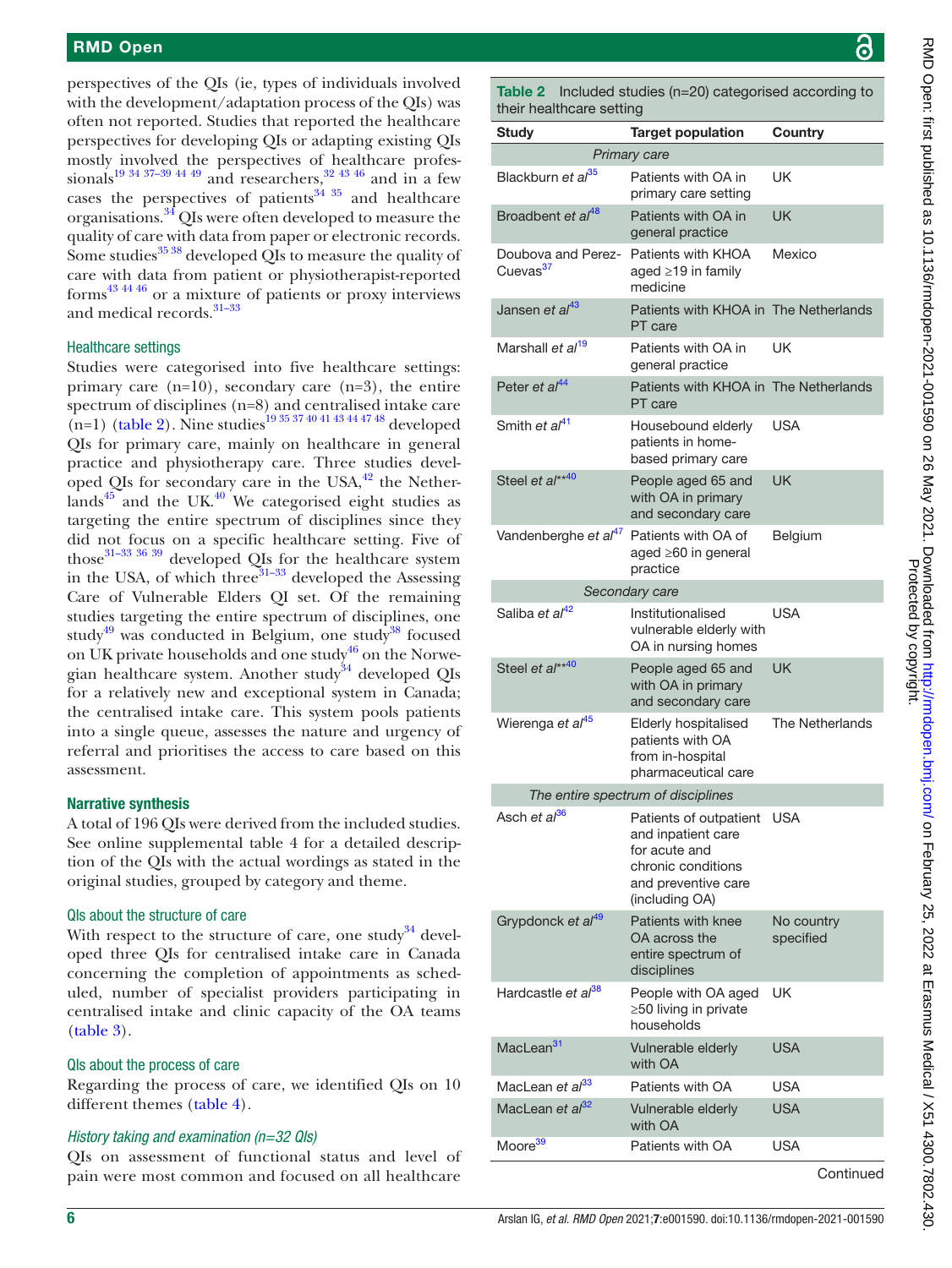| <b>Table 2</b> Continued   |                                                                            |         |
|----------------------------|----------------------------------------------------------------------------|---------|
| <b>Study</b>               | <b>Target population</b>                                                   | Country |
| Østerås et al $46$         | Patients with OA                                                           | Norway  |
|                            | Centralised intake care system                                             |         |
| Barber et al <sup>34</sup> | Patients with RA and/ Canada<br>or OA in centralised<br>intake care system |         |

\*Steel *et al<sup>40</sup>* is listed twice in the table, as it focuses on 'primary care' and 'secondary care'.

KHOA, knee and hip osteoarthritis; OA, osteoarthritis; PT,

physiotherapy; RA, rheumatoid arthritis.

settings, except for centralised intake care. QIs on assessment for assistive devices, appliances and aids, and radiographic assessment also focused on the entire spectrum of disciplines, except for centralised intake care. Differences were seen in the indication for radiographic assessment; from offering a radiography to patients with incident hip OA to only offering a radiograph to patients with worsening complaints or patients who seem resistant to conservative treatment. QIs on the diagnostic aspiration of the joint and examination of joint before drug use were less common and focused on the US only. QIs relating to history taking and health assessment to evaluate the given treatment were mainly described for (physiotherapy) primary care settings in Europe.

#### *Education and information (n=22 QIs)*

QIs on this theme related to information on the pathology of OA, treatment options and self-management and were similar between countries. Most QIs on this theme were developed for primary care (physiotherapy) in the Netherlands, but least for secondary care and healthcare in the US.

#### *Exercise therapy (n=25 QIs)*

QIs regarding exercise therapy were mostly developed for primary care on recommending and prescribing physiotherapy or specific exercises and were similar between countries. Three QIs focusing on the entire spectrum of disciplines were found regarding the frequency and regular evaluations of exercise therapy sessions, and regarding tailoring exercise therapy to patients goals.

#### *Weight counselling (n=7)*

QIs for advice on weight loss were developed for primary care and the entire spectrum of disciplines. Body mass index (BMI) threshold and frequency for advising patients to lose weight differed between QIs for the entire spectrum of disciplines in the USA and QIs for family medicine in Mexico (> $25 \text{ kg/m}^2$  vs > $27 \text{ kg/m}^2$ , and at least once in 2years vs annually).

#### *'Do not do' QIs (n=3)*

Two QIs for primary care (physiotherapy) in the Netherlands focused on recommending against massage and physical modalities other than Transcutaneous Electrical Nerve Stimulation. One QI for the entire spectrum of disciplines focused on not prescribing a brace for people with knee OA, except for patients with unicompartmental knee OA with axial deviation.

#### *Pharmacological treatment (n=51)*

Most of the pharmacological treatment QIs were developed for primary care. These QIs were consistent in their content and covered: (1) the use of paracetamol as first-line pharmacological therapy, (2) prescribing a trial of maximum-dose paracetamol before changing to a different oral agent, (3) non-steroidal anti-inflammatory drugs (NSAIDs) prescription, (4) NSAID prescription concomitant with either misoprostol or proton-pump inhibitor and (5) informing/screening patients about the risks of medication use. One additional QIs for the entire spectrum of disciplines in Norway focused on the indication of injections. $^{46}$  $^{46}$  $^{46}$  Four QIs focused on not using several drug types, mainly focusing on primary care. One QI covered not using strong opioids and one QI not using chondroitin and glucosamine-chondroitin.<sup>[49](#page-12-10)</sup> A Norwe-gian study<sup>[46](#page-12-18)</sup> formulated a QI that offering stronger pain killers in OA patients (eg, co-proxamol, co-dydramol, tramadol, co-codamol, dihydrocodeine, codeine) in case of no sufficient pain relief by paracetamol reflects better quality of care.

#### *Referrals (n=26)*

Four QIs were found regarding the referral of patients to exercise therapy/programmes/activities in all studies included in this study, except in studies focusing on Mexico and the USA. From the three QIs that focused on referral for weight loss services, only one<sup>[33](#page-12-14)</sup> defined a specific threshold for BMI for the referral to weight loss

<span id="page-6-0"></span>

| Quality indicators on structure of care $(n=3)$<br>Table 3 |                                                                                                             |                                                        |  |  |
|------------------------------------------------------------|-------------------------------------------------------------------------------------------------------------|--------------------------------------------------------|--|--|
| Theme                                                      | Subtheme (number of QIs)                                                                                    | Healthcare setting and country                         |  |  |
| Musculoskeletal appointments                               | Musculoskeletal appointments completed as scheduled<br>$(n=1)$                                              | Centralised intake care system in Canada <sup>34</sup> |  |  |
| Healthcare providers involved                              | Specialist providers participating in centralised intake<br>$(n=1)$                                         | Centralised intake care system in Canada <sup>34</sup> |  |  |
| Estimation of clinic capacity                              | Ratio of patient flow to estimated clinic capacity of OA<br>teams participating in centralised intake (n=1) | Centralised intake care system in Canada <sup>34</sup> |  |  |
|                                                            |                                                                                                             |                                                        |  |  |

OA, osteoarthritis; QI, quality indicator.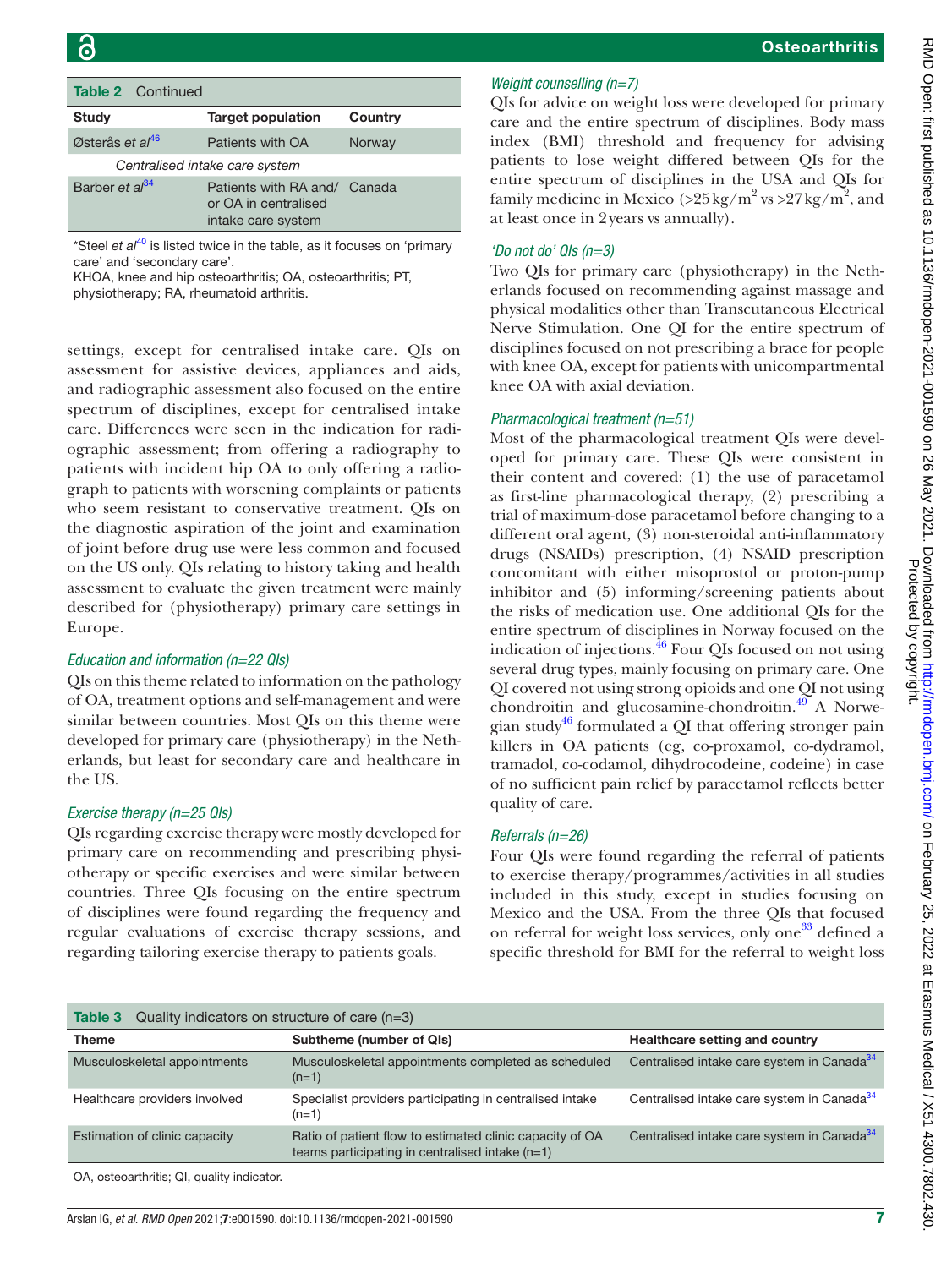<span id="page-7-0"></span>

| Table 4                                    | Quality indicators on process of care (n=182)                                                                                                                                    |                                                                                                                                                                                                                                                          |
|--------------------------------------------|----------------------------------------------------------------------------------------------------------------------------------------------------------------------------------|----------------------------------------------------------------------------------------------------------------------------------------------------------------------------------------------------------------------------------------------------------|
| <b>Theme</b>                               | <b>Subtheme (number of QIs)</b>                                                                                                                                                  | <b>Healthcare setting and country</b>                                                                                                                                                                                                                    |
| History taking and<br>examination $(n=32)$ | Regular assessment of functional status and pain (n=9)                                                                                                                           | ▶ Primary care in the UK, USA and Norway. <sup>40 41 46 48</sup><br>Secondary care in the UK and USA. $4042$<br>$\blacktriangleright$ The entire spectrum of disciplines in the USA. <sup>31-33</sup>                                                    |
|                                            | Assessment for assistive devices, appliances and aids<br>$(n=6)$                                                                                                                 | The entire spectrum of disciplines in the USA and<br>Norway. 32 33 46                                                                                                                                                                                    |
|                                            | Radiographic assessment (n=3)                                                                                                                                                    | The entire spectrum of disciplines in the USA and one<br>study with unspecified country. <sup>33</sup> 39 49                                                                                                                                             |
|                                            | Diagnostic aspiration $(n=4)$                                                                                                                                                    | $\blacktriangleright$ Primary care in the USA. <sup>41</sup><br>Secondary care in the USA. $42$<br>The entire spectrum of disciplines in the USA and<br>one study with unspecified country. <sup>31 49</sup>                                             |
|                                            | Inventory of health-related problems (n=4)                                                                                                                                       | $\blacktriangleright$ Primary care; PT care in the Netherlands. <sup>44</sup><br>$\blacktriangleright$ The entire spectrum of disciplines in Norway. <sup>46</sup>                                                                                       |
|                                            | Examination of joint before drug treatment (n=2)                                                                                                                                 | Secondary care in the USA. <sup>42</sup><br>$\blacktriangleright$ The entire spectrum of disciplines in the USA. <sup>33</sup>                                                                                                                           |
|                                            | Health assessment for evaluation of treatment $(n=4)$                                                                                                                            | Primary care; PT care in the Netherlands <sup>44</sup>                                                                                                                                                                                                   |
| Education and information<br>$(n=22)$      | Information and advice concerning pathology of OA,<br>lifestyle and physical activity formulated in detail (n=9)                                                                 | Primary care; PT care in the Netherlands. <sup>44</sup><br>$\blacktriangleright$ The entire spectrum of disciplines in Norway. <sup>46</sup>                                                                                                             |
|                                            | Information concerning joint protection and the use of<br>aids $(n=1)$                                                                                                           | Primary care; PT care in the Netherlands <sup>44</sup>                                                                                                                                                                                                   |
|                                            | Advise about medication (n=1)                                                                                                                                                    | Primary care in the UK. <sup>35</sup>                                                                                                                                                                                                                    |
|                                            | Information concerning pathology of OA, treatment<br>and self-management formulated in general (n=10)                                                                            | $\blacktriangleright$ Primary care in the UK. <sup>35 40 48</sup><br>Secondary care in the UK. <sup>40</sup><br>$\blacktriangleright$ The entire spectrum of disciplines in the<br>USA, Norway and one study with unspecified<br>COUNTry. 31 33 38 46 49 |
|                                            | Information regarding resources and tools while<br>waiting for an appointment $(n=1)$                                                                                            | Centralised intake care system in Canada <sup>34</sup>                                                                                                                                                                                                   |
| Exercise therapy (n=25)                    | Exercise therapy, recommendation/prescription for<br>activities, of strengthening, aerobic exercises and<br>functional exercises body functions and walking<br>$exercises (n=4)$ | Primary care in the UK and PT care in the Netherlands <sup>35</sup>                                                                                                                                                                                      |
|                                            | Recommendation/prescription (n=15)                                                                                                                                               | Primary care in the USA, UK, Mexico and PT care in<br>the Netherlands. 4137 40 44<br>Secondary care in the USA and UK. <sup>40 42</sup><br>The entire spectrum of disciplines in the USA, UK<br>and one study with unspecified country. 31-33 38 49      |
|                                            | Recommendation of exercise therapy formulated in<br>general (n=2)                                                                                                                | The entire spectrum of disciplines in the USA <sup>36 39</sup>                                                                                                                                                                                           |
|                                            | Combining exercise therapy with education/self-<br>management interventions, frequency and evaluation,<br>and tailoring exercise therapy to patients' goals (n=4)                | The entire spectrum of disciplines, country not<br>specified <sup>49</sup>                                                                                                                                                                               |
| Weight counselling (n=7)                   | Advice about body weight and joint pain (n=7)                                                                                                                                    | $\triangleright$ Primary care in the UK and Mexico. <sup>35 37</sup><br>$\blacktriangleright$ The entire spectrum of disciplines in the<br>USA, Norway and one study with unspecified<br>country. <sup>33</sup> 39 46 49                                 |
| 'Do not do' QIs (n=3)                      | No massage therapy, no prescription of a brace and no<br>physical modalities other than TENS (n=3)                                                                               | Primary care; PT care in the Netherlands. <sup>43</sup><br>The entire spectrum of disciplines; country not<br>specified. <sup>49</sup>                                                                                                                   |

Continued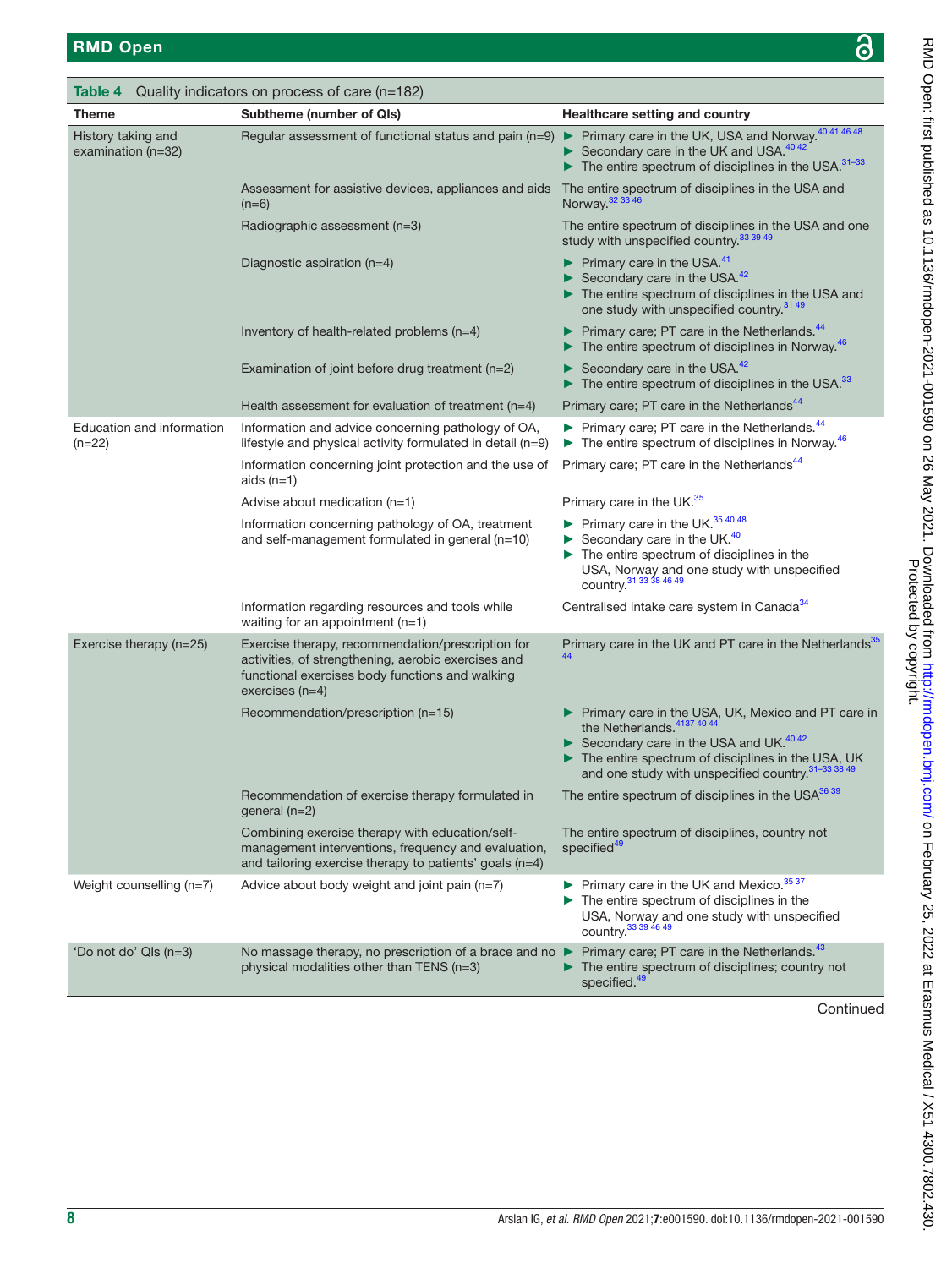| Table 4           | Continued                                       |                                                                                                                                                      |                                                                                                                                                                                                                                                                                                         |
|-------------------|-------------------------------------------------|------------------------------------------------------------------------------------------------------------------------------------------------------|---------------------------------------------------------------------------------------------------------------------------------------------------------------------------------------------------------------------------------------------------------------------------------------------------------|
| <b>Theme</b>      |                                                 | <b>Subtheme (number of QIs)</b>                                                                                                                      | <b>Healthcare setting and country</b>                                                                                                                                                                                                                                                                   |
| $(n=51)$          | Pharmacological treatment                       | Paracetamol as first-line pharmacological therapy<br>$(n=16)$                                                                                        | Primary care in the USA, UK, Belgium and<br>Mexico. <sup>19 37</sup> 40 41 47 48<br>Secondary care in the Netherlands, UK and<br>USA. <sup>40 42 45</sup><br>$\triangleright$ The entire spectrum of disciplines in the USA,<br>UK, Norway and one study with unspecified<br>country. $31-333638394649$ |
|                   |                                                 | Trial of maximum-dose acetaminophen before<br>changing from acetaminophen to different oral agent<br>$(n=7)$                                         | Primary care in the UK and USA. <sup>40 41 48</sup><br>Secondary care in the USA, UK and the<br>Netherlands. <sup>40 42 45</sup><br>$\triangleright$ The entire spectrum of disciplines in the USA. <sup>31 33</sup>                                                                                    |
|                   |                                                 | Prescription of NSAIDs and concomitant with either<br>misoprostol or proton-pump inhibitor $(n=15)$                                                  | Primary care in the UK, Belgium and Mexico. <sup>19 37 47 48</sup><br>The entire spectrum of discipline in the USA and one<br>study with unspecified country. <sup>31</sup> 32 49                                                                                                                       |
|                   |                                                 | Informing patients about risks of medication use and<br>screening for side effects $(n=8)$                                                           | Primary care in the USA and UK. <sup>41 48</sup><br>The entire spectrum of disciplines in the USA and<br>Norway. <sup>31</sup> 32 46                                                                                                                                                                    |
|                   |                                                 | Injection $(n=1)$                                                                                                                                    | The entire spectrum of disciplines in Norway <sup>46</sup>                                                                                                                                                                                                                                              |
|                   |                                                 | No medication use of several drug types, that is,<br>chondroitin and glucosamine-chondroitin and strong<br>pain killers such as opioids $(n=4)$      | Primary care in Belgium. <sup>47</sup><br>The entire spectrum of disciplines in the USA and<br>Norway. <sup>46</sup> 49                                                                                                                                                                                 |
| Referrals (n=26)  |                                                 | Exercise therapy/programmes/activities (n=5)                                                                                                         | Primary care in the UK. <sup>35</sup><br>The entire spectrum of disciplines in Norway and<br>one study with unspecified country. <sup>46 49</sup>                                                                                                                                                       |
|                   |                                                 | Weight loss services (n=3)                                                                                                                           | Primary care in the UK. <sup>35</sup><br>The entire spectrum of disciplines in the USA and<br>Norway. <sup>33 46</sup>                                                                                                                                                                                  |
|                   |                                                 | Orthopaedic surgeon (n=8)                                                                                                                            | Primary care in the UK. <sup>194048</sup><br>Secondary care in the UK. <sup>40</sup><br>The entire spectrum of disciplines in the USA and<br>Norway. 31-33 38 46                                                                                                                                        |
|                   |                                                 | Laboratory tests $(n=1)$                                                                                                                             | Primary care in Mexico <sup>37</sup>                                                                                                                                                                                                                                                                    |
|                   |                                                 | Centralised intake care specific QIs, for example, time<br>from referral to appointment $(n=9)$                                                      | Centralised intake care system in Canada <sup>34</sup>                                                                                                                                                                                                                                                  |
| treatment $(n=4)$ | Indications for surgical                        | Indication for knee replacement $(n=1)$                                                                                                              | The entire spectrum of disciplines; country not<br>specified <sup>49</sup>                                                                                                                                                                                                                              |
|                   |                                                 | Unicompartmental knee replacement (n=1)                                                                                                              | The entire spectrum of disciplines; country not<br>specified <sup>49</sup>                                                                                                                                                                                                                              |
|                   |                                                 | No arthroscopic interventions of the knee $(n=1)$                                                                                                    | The entire spectrum of disciplines; country not<br>specified <sup>49</sup>                                                                                                                                                                                                                              |
|                   |                                                 | Operating room time $(n=1)$                                                                                                                          | Centralised intake care system in Canada <sup>34</sup>                                                                                                                                                                                                                                                  |
|                   | Documentation (n=6)                             | Symptoms, limitations in daily activities, systemic or<br>inflammatory disease, physical examination and use<br>and effectiveness of treatment (n=3) | The entire spectrum of disciplines in the USA <sup>36 39</sup>                                                                                                                                                                                                                                          |
|                   |                                                 | Presence of systemic or inflammatory disease, and<br>joint trauma or surgery (n=1)                                                                   | The entire spectrum of disciplines in the USA <sup>39</sup>                                                                                                                                                                                                                                             |
|                   |                                                 | Problem areas and patient profile $(n=2)$                                                                                                            | Primary care; PT care in the Netherlands <sup>43</sup>                                                                                                                                                                                                                                                  |
|                   | Follow-up, treatment<br>frequency, duration and | Follow-up review $(n=2)$                                                                                                                             | $\triangleright$ The entire spectrum of disciplines in the USA. <sup>39</sup><br>Centralised intake care system in Canada. <sup>34</sup>                                                                                                                                                                |
| aftercare (n=6)   |                                                 | Treatment frequency, number of sessions and duration Primary care; PT care in the Netherlands <sup>43</sup><br>of treatment episode (n=3)            |                                                                                                                                                                                                                                                                                                         |
|                   |                                                 | Aftercare (eg, home exercise programme) (n=1)                                                                                                        | Primary care; PT care in the Netherlands <sup>43</sup>                                                                                                                                                                                                                                                  |
|                   |                                                 |                                                                                                                                                      |                                                                                                                                                                                                                                                                                                         |

NSAID, non-steroidal anti-inflammatory drug; OA, osteoarthritis; PT, physiotherapy; QI, quality indicator; TENS, transcutaneous electrical nerve stimulation.

services (US healthcare). QIs regarding the referral to an orthopaedic surgeon when patients do not respond sufficiently to non-surgical therapy were similar in all studies.

There was only one QI for family medicine in Mexico regarding referral to laboratory test to detect possible adverse events. $37$  The remaining QIs (n=6) focused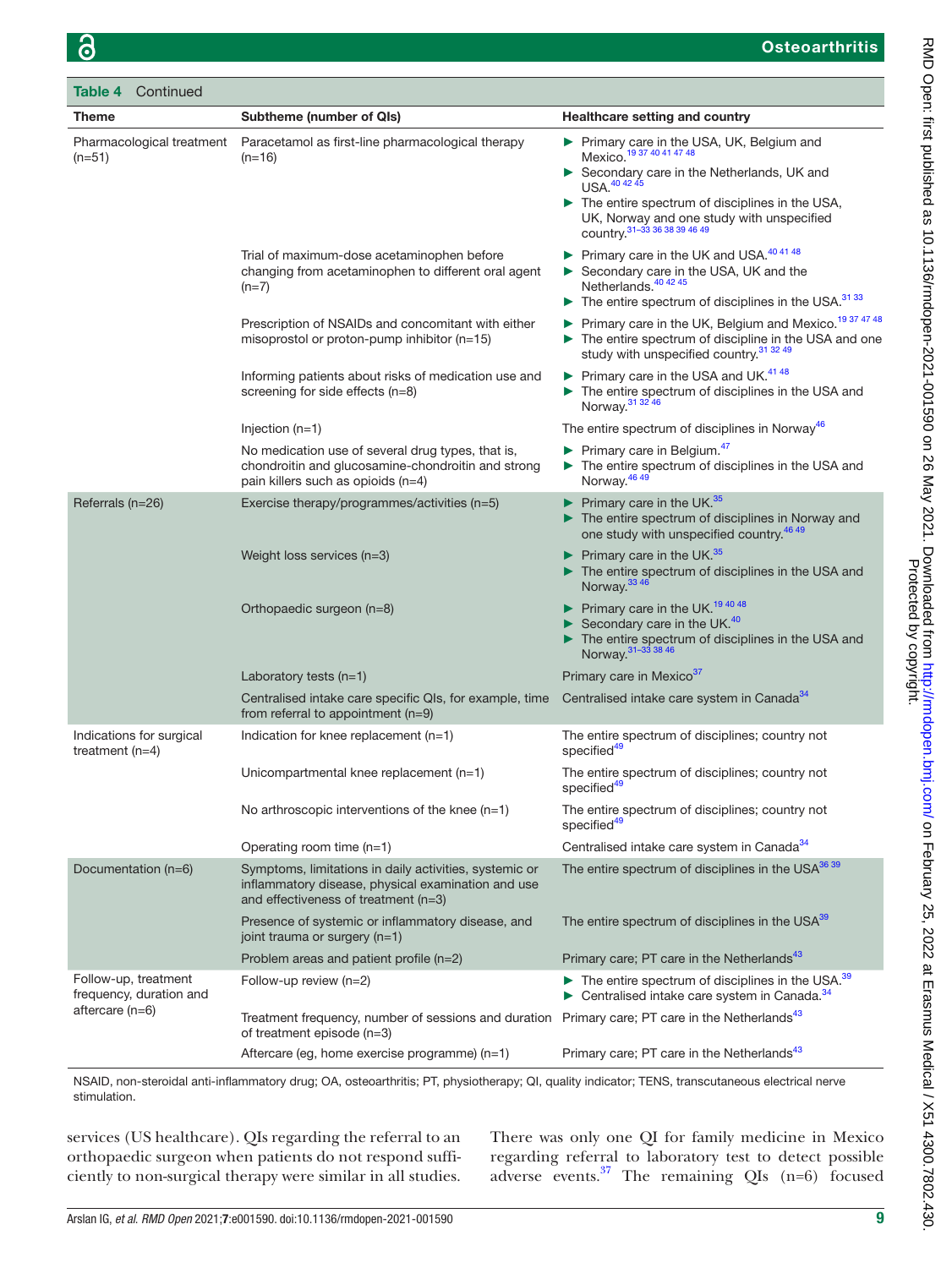on centralised intake care in Canada, $34$  for example, regarding the agreement of centralised intake suspected diagnosis of severe OA cases versus confirmed diagnosis of severe OA.

#### *Indication of surgery (n=4)*

Only two studies developed QIs on the indication for surgical treatment. One study for the entire spectrum of disciplines<sup>[49](#page-12-10)</sup> developed QIs for indications for different types of surgical treatments for knee OA (ie, joint replace-ment and arthroscopic interventions) and one study<sup>[34](#page-12-6)</sup> for centralised intake care system in Canada regarding operating room time. QIs regarding indications for surgical treatment for hip OA are lacking. Remarkably, studies that focused on secondary care<sup>40  $\frac{4}{5}$ </sup> did not develop QIs for the indications for surgical treatment.

#### *Documentation (n=6)*

Six QIs were found on documentation of information on measures from physical examination for the entire spectrum of disciplines in the  $USA^{36\,39}$  and on patients' characteristics for primary care (physiotherapy) in the Netherlands.<sup>[43](#page-12-13)</sup>

#### *Treatment frequency, duration, follow-up and aftercare (n=6)*

Although not all QIs on this theme defined a specific threshold, three QIs for primary care (physiotherapy) in the Netherlands and one for the entire spectrum of disciplines in the US healthcare specified a threshold for treatment frequency (<12 consultations), duration (<6 weeks) and follow-up (every 6weeks). The study on primary care (physiotherapy) in the Netherlands<sup>43</sup> was also the only one that developed a QI for aftercare, for example, regarding home exercise programmes.

#### QIs at outcome level of care

QIs at outcome level of care included experiences and satisfaction with healthcare (n=6), pain and functional capacity (n=3) and achievement of treatment goals (n=1) [\(table](#page-9-0) 5). The QIs on satisfaction and experiences of healthcare providers and patients were mostly developed for centralised intake care in Canada. The QIs on the other themes were developed for primary care (physiotherapy) in the Netherlands. $43$  For most of the QIs on outcome level of care, the threshold reflecting high or low quality of care was not specified (eg, QI: 'the extent to which the treatment goals were achieved $143$ .

#### **DISCUSSION**

This systematic review provides an overview of 20 studies including a total number of 196 QIs for KHOA care for a variety of healthcare settings. Rigorous methods for evidence synthesis to develop QIs were rarely used in the included studies. Adequate reporting on the perspective of healthcare, the proposed method of measurement (eg, medical records) and threshold of the QIs was lacking. QIs were mainly developed from the perspective of healthcare professionals and researchers, while a patient perspective is limited. Narrative analysis showed that most healthcare settings and countries contain QIs on the following themes with largely similar content: (1) examination of functional status and pain, (2) education and information, (3) exercise therapy, (4) referral to exercise therapy/programmes/activities (5) and pharmacological treatment regarding paracetamol, NSAID and risks of medication use. For example, regarding the use of paracetamol as first-line pharmacological therapy and prescribing a trial of maximum-dose paracetamol before changing to a different oral agent. Some differences in the content of QIs occur due to the healthcare system, that is, QIs about exercise therapy, weight counselling, referral to laboratory tests and 'do not do' QIs (mainly described for physiotherapy care in the Netherlands). Nevertheless, differences in the content of QIs occurred within the same healthcare setting with regard to indications for radiographic assessment of the joint.

Studies in the current review included mostly QIs that were related to the process of care. An explanation therefore could be that the studies included developed QIs or adapted existing QIs for quality of care improvement purposes. Process measures offer a roadmap for improving care or list the actions required to eventually improve outcomes for quality improvement purposes. In contrast, outcome measures are mainly developed for public reporting and accountability purposes through feedback on quality of care in order to stimulate quality improvement rather than specific actions to improve the quality of care.<sup>50</sup> Another explanation might be that outcome measures in OA care mainly focus on reduction in pain and functional improvement. These outcome measures are not easy to capture within daily practice as a process of care. In contrast, for example, blood tests to measure disease activity of RA are captured as a process

<span id="page-9-0"></span>

| Quality indicators on outcome of care $(n=11)$<br>Table 5                                                         |                                                                                      |  |  |  |
|-------------------------------------------------------------------------------------------------------------------|--------------------------------------------------------------------------------------|--|--|--|
| Subtheme (number of QIs)                                                                                          | Healthcare setting and country                                                       |  |  |  |
| Healthcare providers' and patients' experiences Centralised intake care system in Canada <sup>34</sup><br>$(n=4)$ |                                                                                      |  |  |  |
| Patients' satisfaction (n=2)                                                                                      | Primary care in the UK and PT care in the<br>Netherlands <sup>35</sup> <sup>43</sup> |  |  |  |
| Level of pain and functional capacity (n=3)                                                                       | Primary care; PT care in the Netherlands <sup>43</sup>                               |  |  |  |
| The extent to which the treatment goals were<br>achieved $(n=1)$                                                  | Primary care; PT care in the Netherlands <sup>43</sup>                               |  |  |  |
|                                                                                                                   |                                                                                      |  |  |  |

PT, physiotherapy; QI, quality indicator.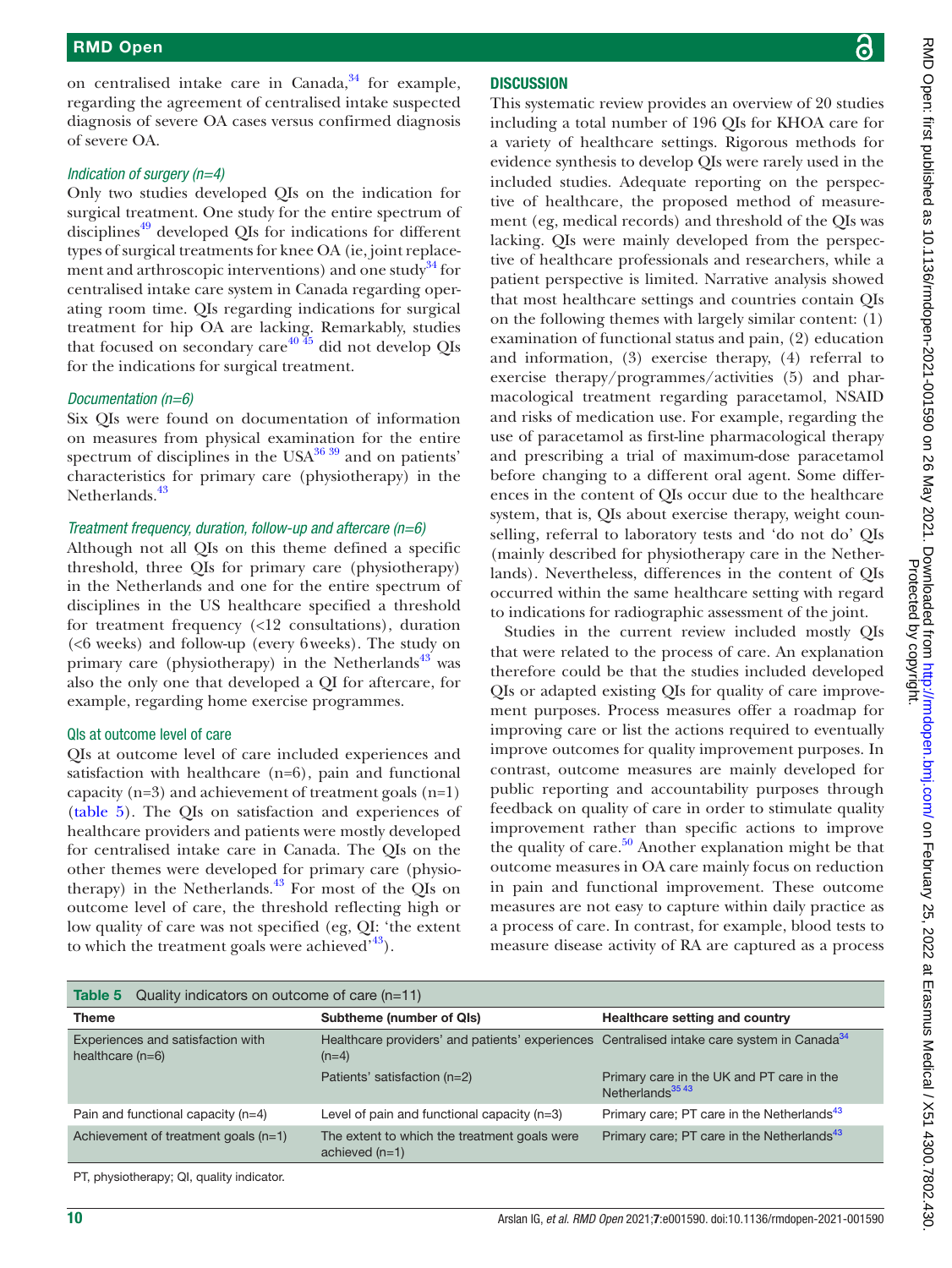of care for patients with RA, which makes it easier to evaluate this measure as an outcome of care. However, the low number of QIs on structure of care remains unclear. Most QIs on outcome level were developed in the physiotherapy care in the Netherlands. These QIs are derived from the Dutch KHOA guidelines for physiotherapy with great focus on the outcomes of therapy.

This study identified differences within themes of QIs, which can be explained by differences between healthcare settings and countries. First, QIs for physiotherapy care in the Netherlands strongly focused on inventory of health-related problems, education and information, and exercise therapy. This is likely explained by the fact that the management of KHOA in physiotherapy care focuses on non-surgical and non-pharmacological management, containing the interventions these QIs include. Also, these QIs have been formulated in more detail, for example, regarding the specific content of selfmanagement (eg, coping style with health problems). This may be due to the great focus on informing, advising and self-management in the Dutch KHOA guidelines for physiotherapy where these QIs are derived from. Second, QIs for centralised intake care in Canada $34$  is a healthcare setting that aims to prioritise access to care for patients with KHOA with a great focus on the structure of care. This is reflected by the fact that this study was the only one that included structure QIs. Third, QIs on pharmacological treatment were mainly described in studies about primary care setting. This is likely explained by the fact that primary care focuses on non-surgical treatment, containing pharmacological and non-pharmacological therapy, compared with secondary care. Altogether, the differences that this systematic review identified between QIs emphasise the heterogeneity of QIs for KHOA depending on the healthcare setting.

This systematic review did however identify differences which could not be fully explained by healthcare setting. These QIs concerned laboratory test in case of an NSAID prescription for ≥6 months to detect possible adverse events, a BMI threshold and frequency for advising patients to lose weight, and specific indications for radiographic assessment for KHOA. For example, two studies focusing on healthcare in the US described different indications, one describing that patients with incident hip OA should be offered an anteroposterior radiograph<sup>39</sup> and another describing that patients with worsening complaints of KHOA accompanied by progressive decrease in activities should receive a radiograph within 3months[.33](#page-12-14) However, this difference might be explained by the year of the study, which may indicate how up-todate of the content of the QI is. The study describing that patients with worsening complaints should receive a radiograph<sup>33</sup> was published more recently (ie,  $2004$ ) and is in line with the current evidence $51$  compared with the study that recommends a radiograph for patients with incident hip  $OA^{39}$  $OA^{39}$  $OA^{39}$  (ie, 2000). Another remarkable finding was that QIs on pharmacological treatment are consistent in the use of paracetamol as first-line

pharmacological therapy and prescribing NSAIDs after a trial of maximum-dose paracetamol. However, recent guidelines do not recommend the use of paracetamol and the use of topical NSAIDs instead of paracetamol is strongly recommended.<sup>8</sup> QIs about pharmacological treatment might be mostly influenced by guidelines and need to be up-to-date with the most recent guidelines. In addition, more agreement and uniformly formulated QIs within similar healthcare settings on these themes are needed to enhance uniform requirements for quality of care.

Of some frequently used treatments for OA, very little is described in QIs. For example, only one of 196 identified QIs focused on the prescription of opioids. Furthermore, QIs regarding injections, not prescribing chondroitin and glucosamine-chondroitin and indications for surgical treatment for hip OA are scarce. Also, there is currently an overuse of imaging to diagnose KHOA, while guidelines recommend to diagnose KHOA clinically.<sup>5–7 52</sup> However, none of the studies focusing on primary care included QIs on imaging, while in these countries, the diagnosis and management of OA is mainly provided in primary care with general practitioners as the gatekeepers. Supplementing current QI sets, especially for primary care, with QIs on imaging may be helpful in reducing the overuse of imaging for the diagnosis of OA. In addition, although evidence shows the benefits of treatment tailored to patients' preferences for satisfaction with treatment, uptake, and effectiveness of treatment,<sup>53</sup> QIs relating to patients' preferences are scarce. QIs mainly represented the perspective of healthcare professionals, while the perspectives of patients are just as important,  $54$  as they are the service users of healthcare.<sup>55</sup> Hence, future research on development of QIs on these themes is needed.

This systematic review was restricted to studies that developed QIs or adapted existing QIs. A previously published review<sup>21</sup> on QIs for primary care for OA also included studies that evaluated the feasibility and reliability of existing QIs. We did not include these studies, while it may provide valuable information for the application of the QIs. We recommend for future research to evaluate implementation studies on the feasibility, validity and reliability of QI-sets in this review to add more guidance for the use of the QIs. Another limitation of this study may be that our literature search was not restricted on the date of publication, since our aim was to provide an extensive overview of the evidence. However, QIs from old studies may no longer apply to the current healthcare. Another limitation may be that we did not assess the quality of the included studies due to the absence of a quality assessment tool for studies developing QIs. To compensate the lack of such a tool, we presented the evidence synthesis and consensus method used in the included studies, which provided some information about the quality of the studies. Furthermore, we evaluated QIs from the literature using the Donabedian structure-process-outcome framework. However,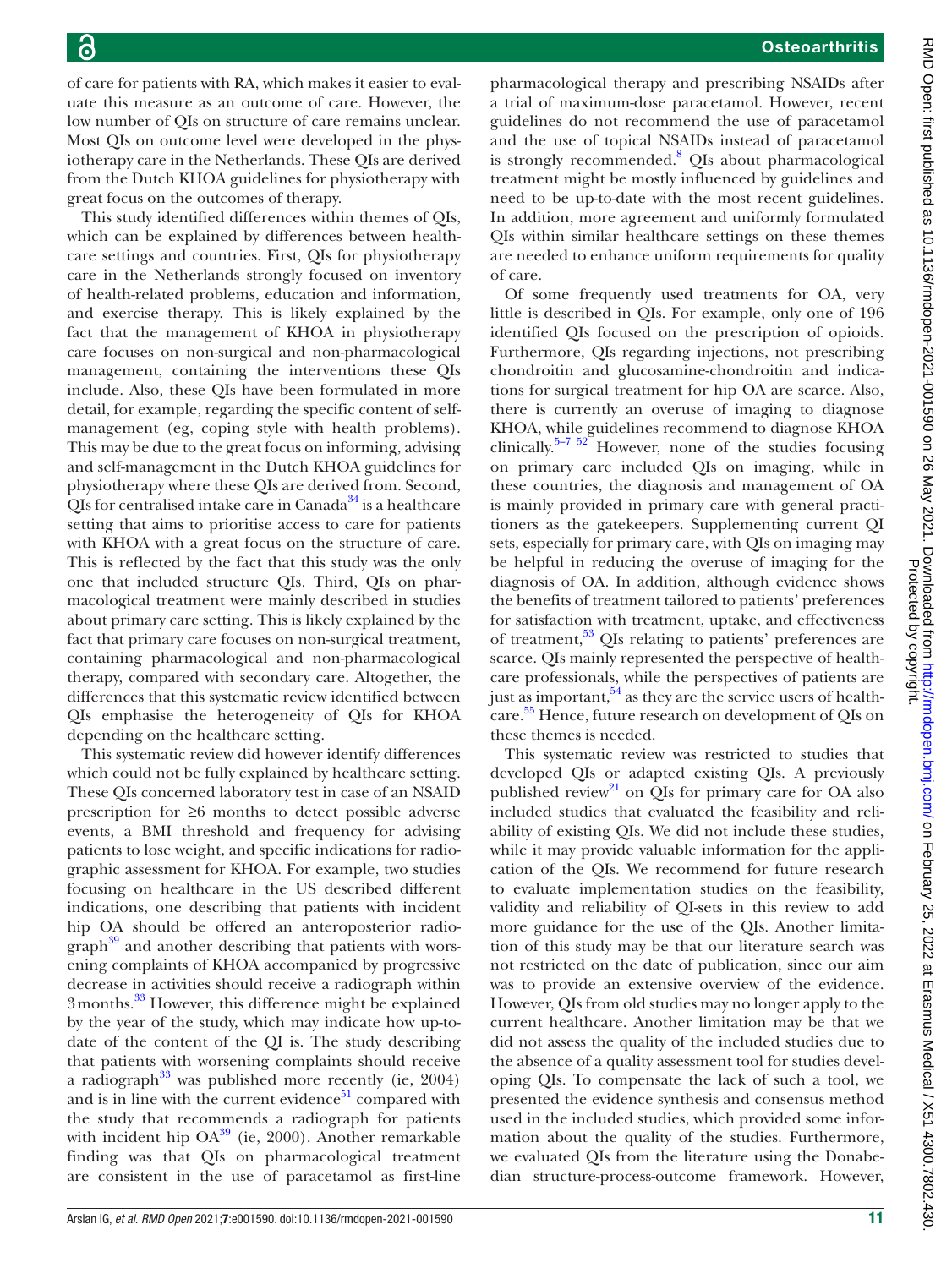#### RMD Open

other healthcare frameworks could have yielded other differences between healthcare settings and within the same healthcare settings. For example, the framework put forth by the Institute of Medicine, including the following six domains of quality of care: safe, effective, patient-centred, timely, efficient and equitable. $56$  Finally, our literature search did not include a search for websites for QIs in current use in quality or pay for performance programmes for specific hospitals or healthcare systems (eg, US National Quality Forum $<sup>57</sup>$  and UK National Insti-</sup> tute for Health & Clinical Excellence<sup>58</sup>).

Previously published reviews<sup>[20 21 34 35 59 60](#page-11-8)</sup> focused on QIs specific healthcare settings (eg, primary care and centralised intake care systems), or perspectives (eg, patients' perspectives). To our knowledge, this is the first systematic review that provides a comprehensive overview of QIs for KHOA outlining the differences and similarities between healthcare settings. This demonstrates the importance of selecting the contextually appropriate QIs to validly monitor the quality of care for KHOA.

#### **CONCLUSION**

This review showed considerable differences between QIs depending on their healthcare settings. Furthermore, this review provides an overview of QIs outlined to their healthcare settings to support healthcare providers and policy makers in selecting the contextually appropriate QIs to validly monitor the quality of care for KHOA. However, we strongly recommend to review QIs against the most recent guidelines before implementing them into practice, especially QIs regarding pharmacological treatment. Furthermore, more adequate reporting of studies, rigorous methods of development of QIs and a greater variety of perspectives of stakeholders is needed. In addition, more uniformly formulated within the same healthcare settings and on several areas and up-to-date QIs are needed.

Acknowledgements We would like to acknowledge Wichor Bramer, Biomedical Information Specialist, Erasmus MC, for his useful and excellent work in conducting the electronic database search. In addition, we sincerely thank the reviewers and editors for their valuable comments.

Contributors All authors developed the first idea for the review. IGA, RMR and DS carried out the data collection and analysis. All authors gave their comments on the first and final version of this manuscript.

Funding This work was partly supported by the Dutch health insurance company CZ.

Disclaimer The funders had no role in the study design, data collection, data analysis, nor in the interpretation and reporting of results.

Competing interests None declared.

Patient consent for publication Not required.

Provenance and peer review Not commissioned; externally peer reviewed.

Open access This is an open access article distributed in accordance with the Creative Commons Attribution 4.0 Unported (CC BY 4.0) license, which permits others to copy, redistribute, remix, transform and build upon this work for any purpose, provided the original work is properly cited, a link to the licence is given, and indication of whether changes were made. See: [https://creativecommons.org/](https://creativecommons.org/licenses/by/4.0/) [licenses/by/4.0/](https://creativecommons.org/licenses/by/4.0/).

#### ORCID iD

Ilgin G Arslan <http://orcid.org/0000-0003-2046-6177>

#### **REFERENCES**

- <span id="page-11-0"></span>World Health Organization. Musculoskeletal conditions, 2018. Available: [http://www.who.int/mediacentre/factsheets/](http://www.who.int/mediacentre/factsheets/musculoskeletal/en/) [musculoskeletal/en/](http://www.who.int/mediacentre/factsheets/musculoskeletal/en/) [Accessed 19 Jun 2018].
- <span id="page-11-1"></span>2 Cross M, Smith E, Hoy D, *et al*. The global burden of hip and knee osteoarthritis: estimates from the global burden of disease 2010 study. *[Ann Rheum Dis](http://dx.doi.org/10.1136/annrheumdis-2013-204763)* 2014;73:1323–30.
- 3 World Health Organization. Musculoskeletal conditions, 2020. Available: [https://www.who.int/news-room/fact-sheets/detail/](https://www.who.int/news-room/fact-sheets/detail/musculoskeletal-conditions) [musculoskeletal-conditions](https://www.who.int/news-room/fact-sheets/detail/musculoskeletal-conditions) [Accessed 21 Feb 2020].
- GBD 2017 Disease and Injury Incidence and Prevalence Collaborators. Global, regional, and national incidence, prevalence, and years lived with disability for 354 diseases and injuries for 195 countries and territories, 1990-2017: a systematic analysis for the global burden of disease study 2017. *[Lancet](http://dx.doi.org/10.1016/S0140-6736(18)32279-7)* 2018;392:1789–858.
- <span id="page-11-2"></span>5 Nederlands Huisartsen Genootschap. Niet-traumatische knieklachten, 2016. Available: [https://www.nhg.org/standaarden/](https://www.nhg.org/standaarden/samenvatting/niet-traumatische-knieklachten) [samenvatting/niet-traumatische-knieklachten](https://www.nhg.org/standaarden/samenvatting/niet-traumatische-knieklachten) [Accessed 19 Jun 2019].
- <span id="page-11-12"></span>6 National Institute for Health & Clinical Excellence. *Osteoarthritis: the care and management of osteoarthritis in adults*. London, 2014.
- 7 Fernandes L, Hagen KB, Bijlsma JWJ, *et al*. EULAR recommendations for the non-pharmacological core management of hip and knee osteoarthritis. *[Ann Rheum Dis](http://dx.doi.org/10.1136/annrheumdis-2012-202745)* 2013;72:1125–35.
- <span id="page-11-13"></span>8 Bannuru RR, Osani MC, Vaysbrot EE, *et al*. OARSI guidelines for the non-surgical management of knee, hip, and polyarticular osteoarthritis. *[Osteoarthritis Cartilage](http://dx.doi.org/10.1016/j.joca.2019.06.011)* 2019;27:1578-1589.
- 9 Kolasinski SL, Neogi T, Hochberg MC, *et al*. 2019 American College of Rheumatology/Arthritis Foundation guideline for the management of osteoarthritis of the hand, hip, and knee. *[Arthritis Care Res](http://dx.doi.org/10.1002/acr.24131)* 2020;72:149–62.
- <span id="page-11-3"></span>10 Smink AJ, van den Ende CHM, Vliet Vlieland TPM, *et al*. "Beating osteoARThritis": development of a stepped care strategy to optimize utilization and timing of non-surgical treatment modalities for patients with hip or knee osteoarthritis. *[Clin Rheumatol](http://dx.doi.org/10.1007/s10067-011-1835-x)* 2011;30:1623–9.
- 11 Basedow M, Esterman A. Assessing appropriateness of osteoarthritis care using quality indicators: a systematic review. *[J](http://dx.doi.org/10.1111/jep.12402)  [Eval Clin Pract](http://dx.doi.org/10.1111/jep.12402)* 2015;21:782–9.
- <span id="page-11-4"></span>12 Eyles JP, Hunter DJ, Bennell KL, *et al*. Priorities for the effective implementation of osteoarthritis management programs: an OARSI international consensus exercise. *[Osteoarthritis Cartilage](http://dx.doi.org/10.1016/j.joca.2019.05.015)* 2019;27:1270–9.
- <span id="page-11-5"></span>13 Mainz J. Defining and classifying clinical indicators for quality improvement. *[Int J Qual Health Care](http://dx.doi.org/10.1093/intqhc/mzg081)* 2003;15:523–30.
- 14 Donabedian A. The quality of medical care. *[Science](http://dx.doi.org/10.1126/science.417400)* 1978;200:856–64.
- 15 Campbell SM, Cantrill JA. Consensus methods in prescribing research. *[J Clin Pharm Ther](http://dx.doi.org/10.1046/j.1365-2710.2001.00331.x)* 2001;26:5–14.
- 16 Schäfer W, van den Berg M, Boerma W. Taakprofielen van huisartsen in Nederland en Europa [English: Job profiles of general practitioners in the Netherlands and Europe], 2016. Available: [https://www.henw.](https://www.henw.org/artikelen/taakprofielen-van-huisartsen-nederland-en-europa) [org/artikelen/taakprofielen-van-huisartsen-nederland-en-europa](https://www.henw.org/artikelen/taakprofielen-van-huisartsen-nederland-en-europa) [Accessed 25 Aug 2020].
- <span id="page-11-6"></span>17 Patterson BM, Draeger RW, Olsson EC, *et al*. A regional assessment of Medicaid access to outpatient orthopaedic care: the influence of population density and proximity to academic medical centers on patient access. *[J Bone Joint Surg Am](http://dx.doi.org/10.2106/JBJS.M.01188)* 2014;96:e156.
- 18 Ridic G, Gleason S, Ridic O. Comparisons of health care systems in the United States, Germany and Canada. *[Mater Sociomed](http://dx.doi.org/10.5455/msm.2012.24.112-120)* 2012;24:112–20.
- <span id="page-11-7"></span>19 Marshall MN, Shekelle PG, McGlynn EA, *et al*. Can health care quality indicators be transferred between countries? *[Qual Saf Health](http://dx.doi.org/10.1136/qhc.12.1.8)  [Care](http://dx.doi.org/10.1136/qhc.12.1.8)* 2003;12:8–12.
- <span id="page-11-8"></span>20 Petrosyan Y, Sahakyan Y, Barnsley JM, *et al*. Quality indicators for care of osteoarthritis in primary care settings: a systematic literature review. *[Fam Pract](http://dx.doi.org/10.1093/fampra/cmx090)* 2018;35:151–9.
- <span id="page-11-11"></span>21 Edwards JJ, Khanna M, Jordan KP, *et al*. Quality indicators for the primary care of osteoarthritis: a systematic review. *[Ann Rheum Dis](http://dx.doi.org/10.1136/annrheumdis-2013-203913)* 2015;74:490–8.
- <span id="page-11-9"></span>22 Moher D, Liberati A, Tetzlaff J, *et al*. Preferred reporting items for systematic reviews and meta-analyses: the PRISMA statement. *[BMJ](http://dx.doi.org/10.1136/bmj.b2535)* 2009;339:b2535.
- 23 Piligrimiene Z, Buciuniene I. Different perspectives on health care quality: is the consensus possible? In: *Economics of engineering decisions*, 2008: 104–11.
- <span id="page-11-10"></span>24 Campbell SM, Braspenning J, Hutchinson A, *et al*. Research methods used in developing and applying quality indicators in primary care. *[BMJ](http://dx.doi.org/10.1136/bmj.326.7393.816)* 2003;326:816–9.
- 25 Fitch K, Bernstein SJ, Aguilar MD. *The RAND/UCLA appropriateness method user's manual*. RAND, 2001.